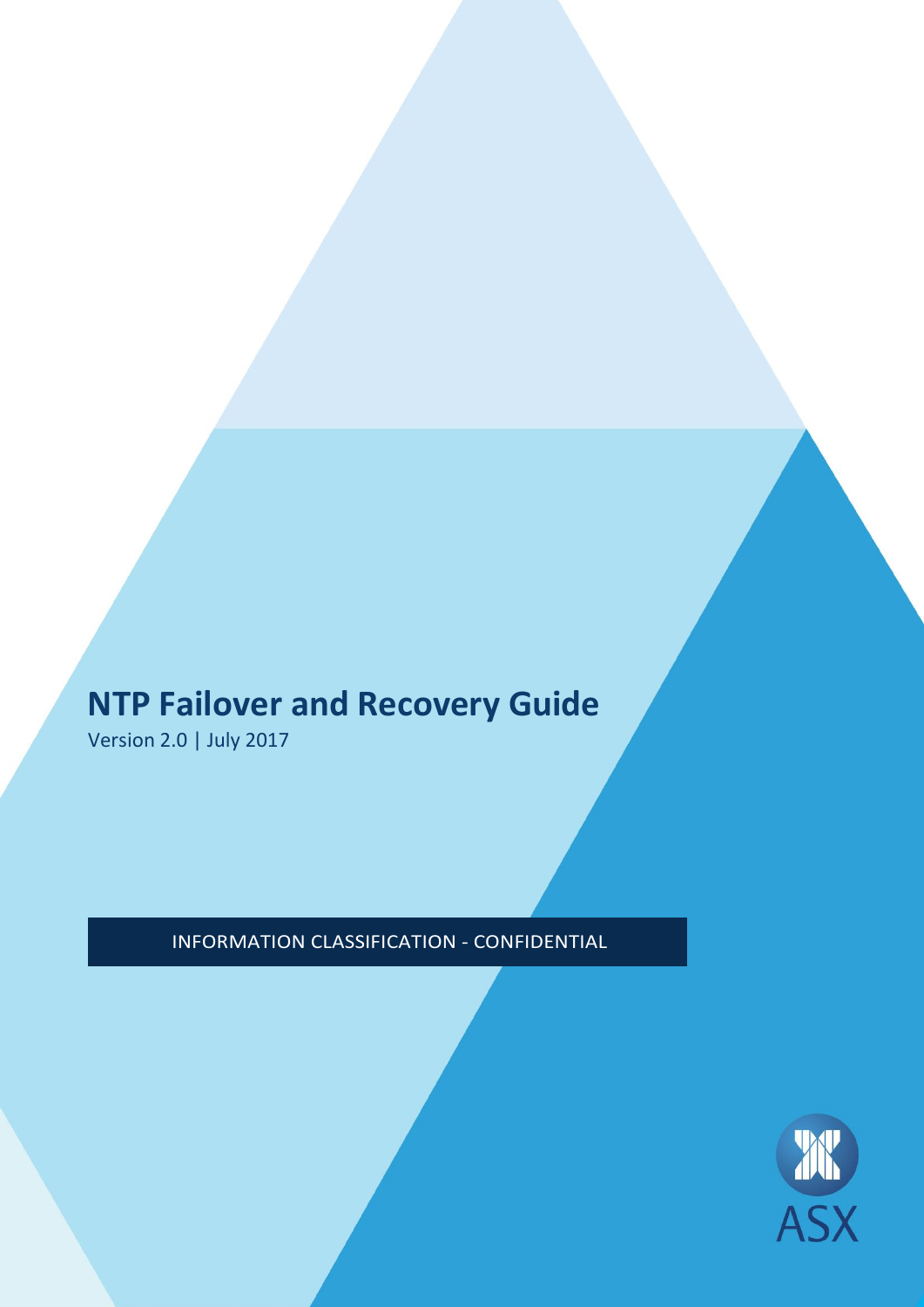# TABLE OF CONTENTS

| 1. |      |                                                                      |  |
|----|------|----------------------------------------------------------------------|--|
|    | 1.1. |                                                                      |  |
|    | 1.2. |                                                                      |  |
|    | 1.3. |                                                                      |  |
|    | 1.4. |                                                                      |  |
| 2. |      | ASX FIX Order Entry Gateways (primary/secondary/tertiary service)  5 |  |
|    | 2.1. |                                                                      |  |
|    | 2.2. |                                                                      |  |
|    | 2.3. |                                                                      |  |
|    | 2.4. |                                                                      |  |
|    | 2.5. |                                                                      |  |
| 3. |      |                                                                      |  |
|    | 3.1. |                                                                      |  |
|    | 3.2. |                                                                      |  |
|    | 3.3. |                                                                      |  |
|    | 3.4. |                                                                      |  |
| 4. |      |                                                                      |  |
|    | 4.1. |                                                                      |  |
|    | 4.2. |                                                                      |  |
|    | 4.3. |                                                                      |  |
| 5. |      | ASX FIX Drop Copy Data Gateways (primary/secondary service)  10      |  |
|    | 5.1. |                                                                      |  |
|    | 5.2. |                                                                      |  |
|    | 5.3. |                                                                      |  |
|    | 5.4. |                                                                      |  |
|    |      |                                                                      |  |



© Copyright 2017 ASX Operations Pty Limited ABN 42 004 523 782. All rights reserved 2017.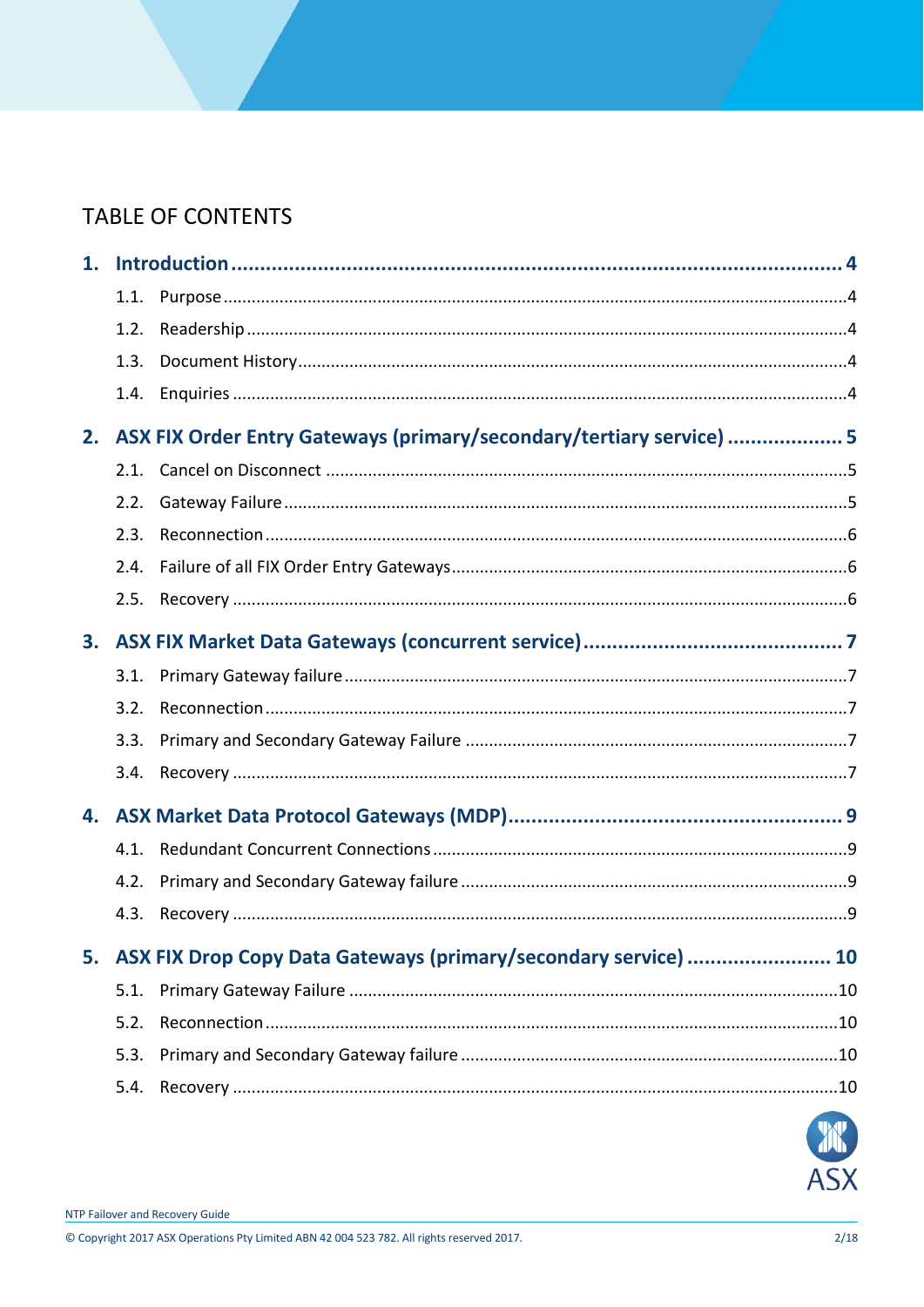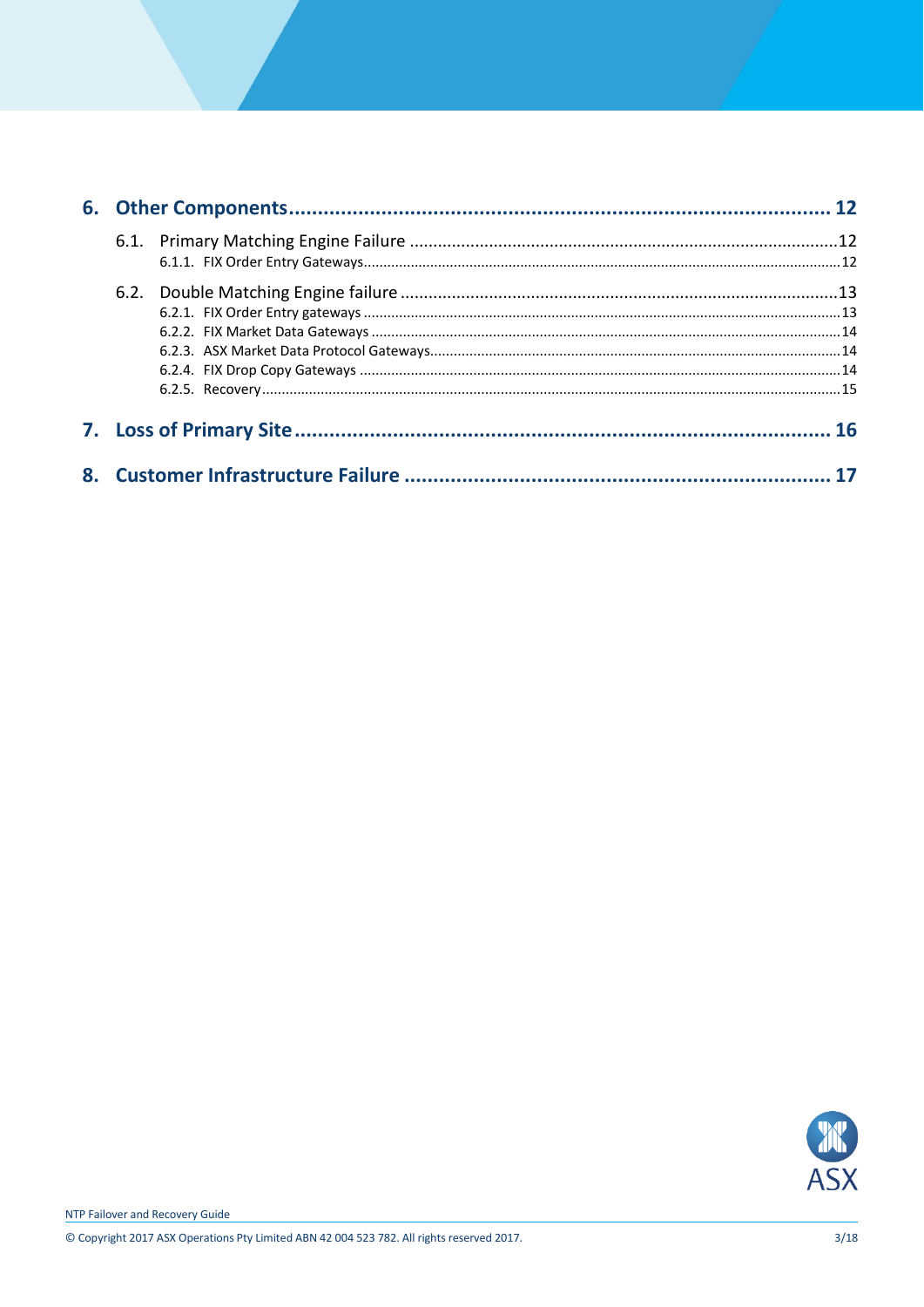# <span id="page-3-0"></span>**1. Introduction**

#### <span id="page-3-1"></span>1.1. Purpose

The purpose of this document is to provide an overview of the expected behaviour of the New Trading Platform on failure, or unavailability, of some or all components of the architecture.

#### <span id="page-3-2"></span>1.2. Readership

This document outlines the technical behaviour of the system and should be read in conjunction with the detailed specifications of the components that may be impacted.

- ASX FIX Order Entry Specification
- ASX FIX Market Data Specification
- ASX FIX Drop Copy Specification
- ASX Market Data Protocol Specification

This document is primarily relevant to technical staff within ASX 24 participants and information vendors and other market participants that connect directly to the New Trading Platform.

| <b>Issue</b> | <b>Date</b>      | <b>Description</b>                                                                                              |
|--------------|------------------|-----------------------------------------------------------------------------------------------------------------|
| 1.0          | June 2016        | First release                                                                                                   |
| 1.1          | August 2016      | Clarification regarding orders with non-replicated trades                                                       |
| 1.2          | November 2016    | Section 6.2.2 content updated with information about<br>emergency Matching Engine (ME) promotion.               |
| 1.3          | December 2016    | Section 6.2 content updated with information about exchange-<br>side cancellation of spread orders.             |
| 1.4          | December 2016    | Addition of section 8 Customer Infrastructure Failure                                                           |
| 1.5          | January 2017     | Section 2.2. Primary Gateway Failure enhanced providing more<br>detail on customer response to gateway failover |
| 1.6          | May 2017         | Section 6.2.1 FIX Order Entry gateways regarding reporting of<br>cancelled SOG orders.                          |
| 2.0          | <b>July 2017</b> | Changes for the Service Release<br>Additional FIX Order Entry gateways at ALC<br>$\bullet$                      |

#### <span id="page-3-3"></span>1.3. Document History

#### <span id="page-3-4"></span>1.4. Enquiries

Please contact your Technical Account Manager if you have questions about this document.



© Copyright 2017 ASX Operations Pty Limited ABN 42 004 523 782. All rights reserved 2017. 4/18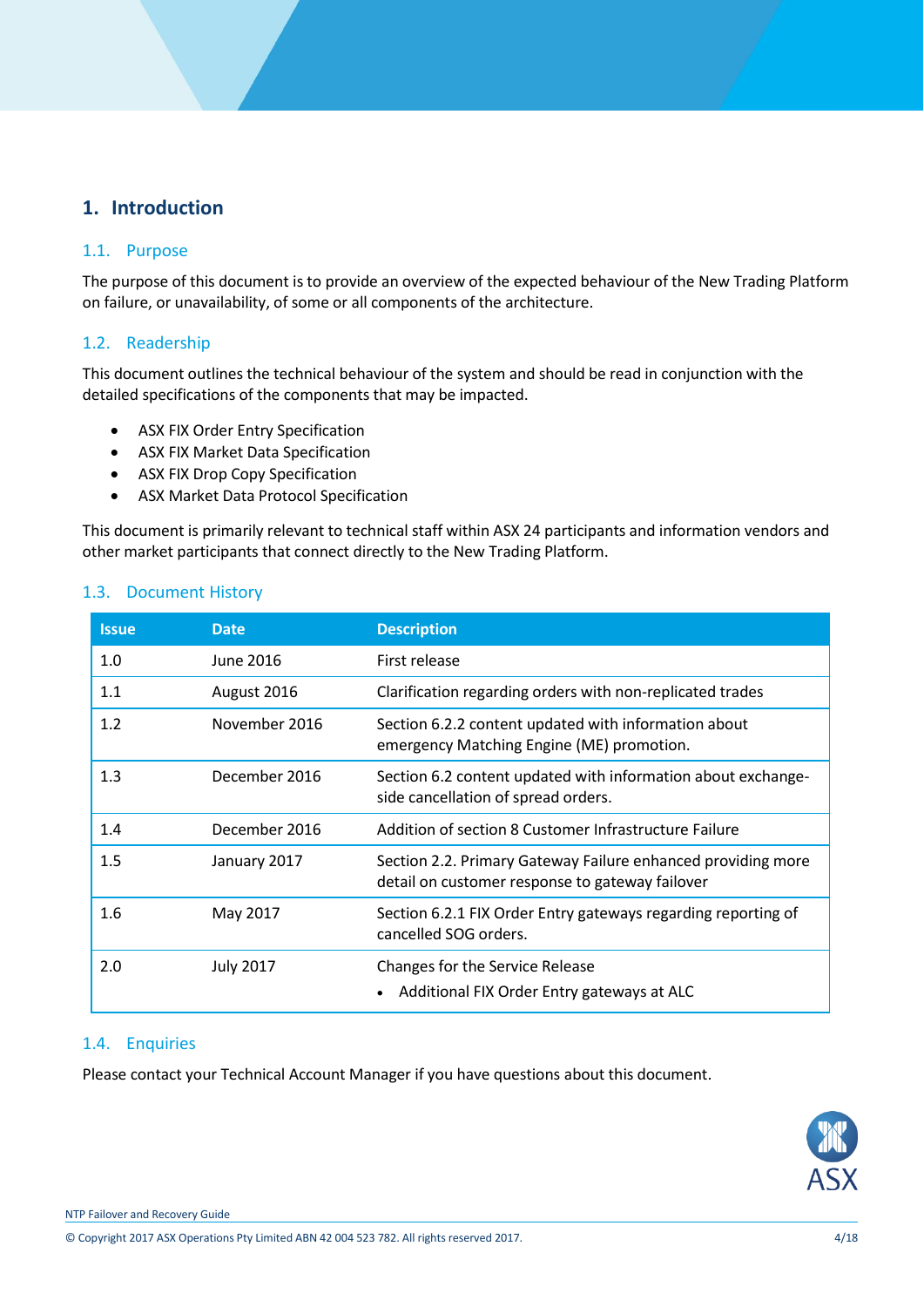# <span id="page-4-0"></span>**2. ASX FIX Order Entry Gateways (primary/secondary/tertiary service)**

ASX operates a primary/secondary/tertiary FIX Order Entry Gateway model. Tertiary gateways are only available to collocated participants.

Each user will be permissioned to interact with the New Trading Platform via one gateway in the Australian Liquidity Centre and one gateway in the ASX Disaster Recovery Site. Collocated participants will be permissioned to interact with an additional gateway located in the Australian Liquidity Centre.

| <b>Gateway</b> | <b>Gateway location by participant location</b> |                                    |  |
|----------------|-------------------------------------------------|------------------------------------|--|
|                | <b>Collocated participants</b>                  | <b>ASX Net participants</b>        |  |
| Primary        | <b>Australian Liquidity Centre</b>              | <b>Australian Liquidity Centre</b> |  |
| Secondary      | <b>Australian Liquidity Centre</b>              | <b>Disaster Recovery Site</b>      |  |
| Tertiary       | <b>Disaster Recovery Site</b>                   | (not available)                    |  |

The locations of gateways are set out in the table below:

At any time, only one gateway will be enabled for each FIX user to establish a FIX connection (the enabled gateway). Under normal circumstances, the enabled gateway will be the Primary, located in the Australian Liquidity Centre.

Information from the enabled gateway is replicated to the other gateways to facilitate speedy re-establishment of service in the event of the enabled gateway becoming unavailable.

In the event of the enabled gateway failing ASX will enable the first available gateway in the sequence Primary-Secondary-Tertiary.

Primary and Secondary gateways are rapidly enabled; enablement of a Tertiary gateway will take longer.

# <span id="page-4-1"></span>2.1. Cancel on Disconnect

When a FIX OE connection is closed, any active orders marked as "*Cancel on Disconnect"* will be cancelled. The reason for the FIX connection being closed can include several scenarios: explicit logout by either client or exchange, network interruption, hardware/software failure.

# <span id="page-4-2"></span>2.2. Gateway Failure

In the case of an unexpected disconnection from the enabled gateway, participants should immediately attempt to reconnect using the following sequence:

- Attempt Primary
- Attempt Secondary
- Attempt Tertiary collocated customers only



NTP Failover and Recovery Guide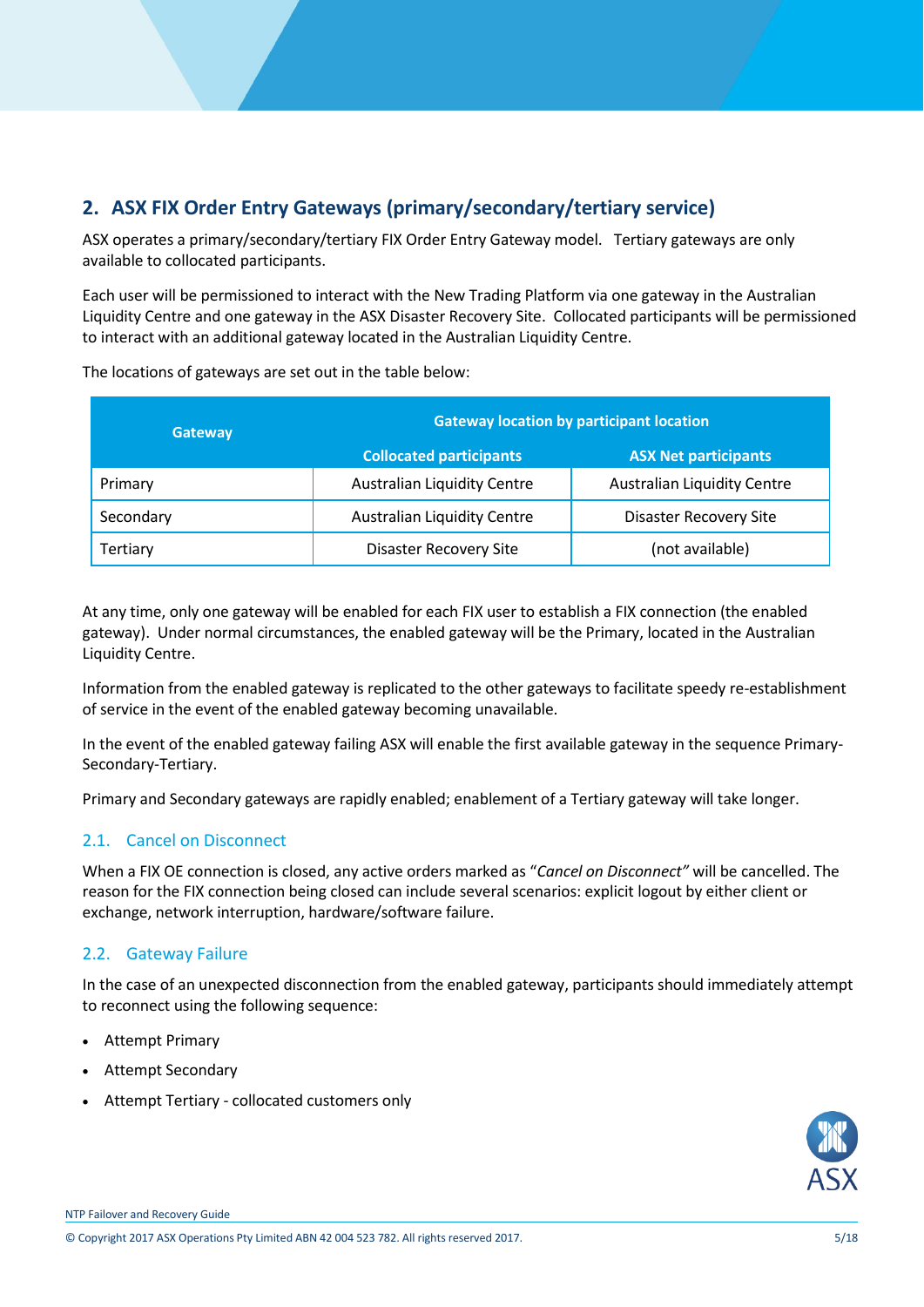Wait at least 5 seconds

Note that when connecting to newly enabled gateway, NextExpectedMsgSeqNum (789) must be specified on the Logon (A) message. See the FIX Order Entry guide for more details.

If connectivity cannot be re-established within 3 attempts per gateway (with at least 5 seconds between attempts), the ASX Customer Technical Support team (CTS) should be contacted for guidance.

#### <span id="page-5-0"></span>2.3. Reconnection

If the underlying reason for needing to reconnect to the FIX gateway does not include a matching engine failure, the mechanism for reconnection follows normal FIX connection and message recovery procedures. These are described in the FIX protocol documents and ASX specific usage highlighted in the ASX FIX Order Entry specification.

These can be summarised as normal recovery mechanism: each side inspects the incoming MsgSeqNum (34) tag and requests any messages it has not seen. Each side must be able to resend messages the other requests. Alternatively, the initiator specifies NextExpectedMsgSeqNum (789) and the receiver checks against the last message it has sent and automatically resends missing messages.

Under certain circumstances, a newly enabled gateway may detect trading activity that occurred before it was enabled but it cannot determine if the client was sent FIX messages for the activity. These messages will be sent to the client as PossResend (97=Y) messages.

# <span id="page-5-1"></span>2.4. Failure of all FIX Order Entry Gateways

If all FIX OE gateways are unavailable, participants will be unable to access the New Trading Platform for order entry.

Such circumstances are likely to be indicative of a significant issue and may require ASX to undertake remedial technical and market control actions. Any such actions, and progress on resolution of the issue will be communicated via the ASX incident management process.

# <span id="page-5-2"></span>2.5. Recovery

In the event all FIX OE gateways failing, ASX will attempt, where circumstances permit, to recover Primary gateways before Secondary and Tertiary gateways. The circumstances of any particular incident may allow recovery with FIX sequence numbers being maintained or alternatively result in a sequence number reset to 1. ASX will communicate how the recovery will impact sequence numbering prior to reconnection.

ASX recommends that, on recovery, participants undertake:

- Reconcile their view of the order book with the ASX view by using the OrderMassStatusRequest (AF) message to return all active orders. This is sent on a FIX Order Entry connection.
- Reconcile their view of trades with that of the ASX by performing a TradeCaptureReportRequest (AD) message to return trades. This is sent on a FIX Drop Copy connection.



NTP Failover and Recovery Guide

© Copyright 2017 ASX Operations Pty Limited ABN 42 004 523 782. All rights reserved 2017. 6/18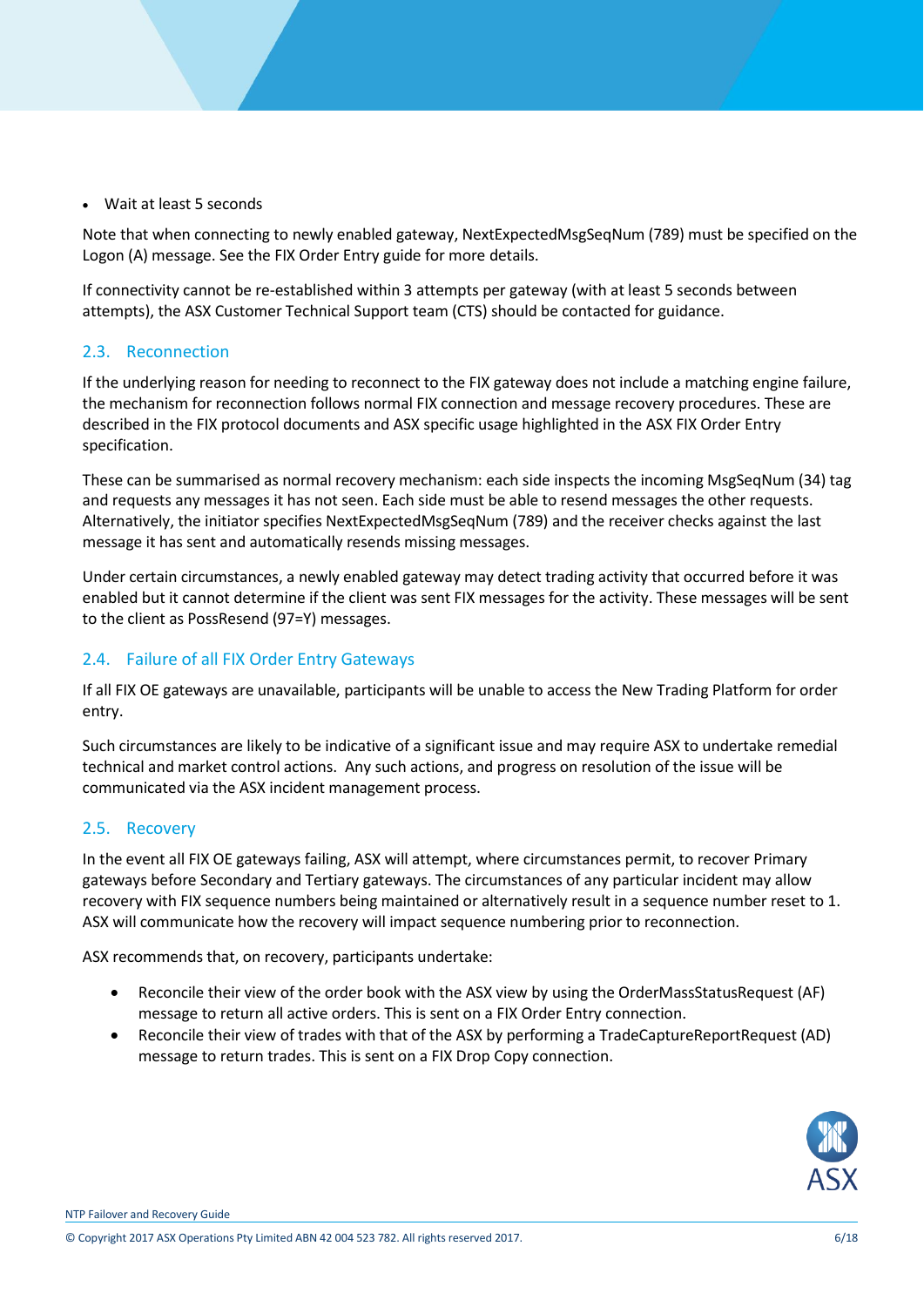# <span id="page-6-0"></span>**3. ASX FIX Market Data Gateways (concurrent service)**

Each user will be permissioned to obtain market data from the New Trading Platform via one primary site gateway and one disaster recovery site FIX Market Data (FIX MD) gateway.

Primary site FIX MD gateways are located in the ALC. Disaster recovery site FIX MD gateways are located at the ASX Disaster Recovery site. For market data only, it is possible to be connected to the primary and disaster recovery sites at the same time. Note that due to differences in physical location and network access there will be differences in latency.

There is no replication between the FIX MD gateways. The FIX MD gateway model is designed to support intraday connection and offers services to allow customers to establish the current market position through a combination of snapshot and subscription requests. Further details are provided in the ASX FIX Market Data Specification.

#### <span id="page-6-1"></span>3.1. Primary Gateway failure

In the case of an unexpected disconnection from a primary site FIX MD gateway, participants should attempt to reconnect to the same primary site FIX MD gateway a maximum of 3 times with a gap of at least 5 seconds between each attempt. If the 3 attempts are unsuccessful, the participants should attempt to connect to the disaster recovery site FIX MD gateway.

A connection to the disaster recovery site FIX MD gateway should also be attempted a maximum of 3 times with a gap of at least 5 seconds between each attempt.

If connectivity cannot be re-established within 6 connection attempts (3 per gateway), CTS should be contacted for guidance.

#### <span id="page-6-2"></span>3.2. Reconnection

On re-connection participants should follow their standard ASX FIX MD connection process.

#### <span id="page-6-3"></span>3.3. Primary and Secondary Gateway Failure

If both primary and secondary FIX MD gateways are unavailable, participants will be unable to receive FIX market data from the New Trading Platform.

Such circumstances are likely to be indicative of a significant issue and may require ASX may undertake to take remedial technical and market control actions. Any such actions, and progress on resolution of the issue will be communicated via the ASX incident management process.

#### <span id="page-6-4"></span>3.4. Recovery

ASX will attempt, where circumstances permit, to recover primary site FIX MD gateways before disaster recovery site gateways.

ASX recommends that, on recovery, participants:

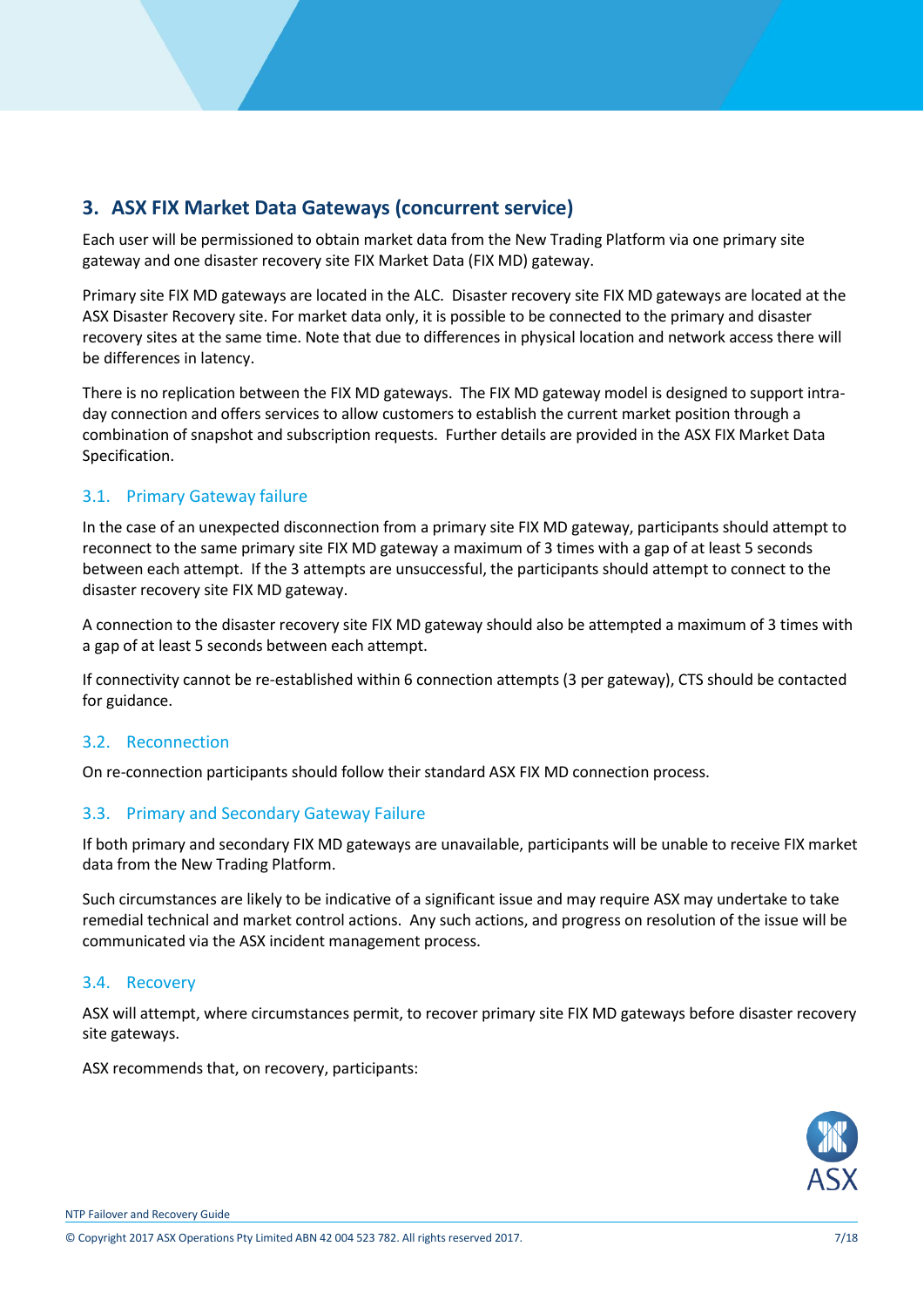- Re-subscribe to relevant messages using the "Snapshot + Subscribe" parameter.
- Re-subscribe to trades applying the last seen trade sequence number.

See ASX FIX Market Data specification for specifics of using these messages.

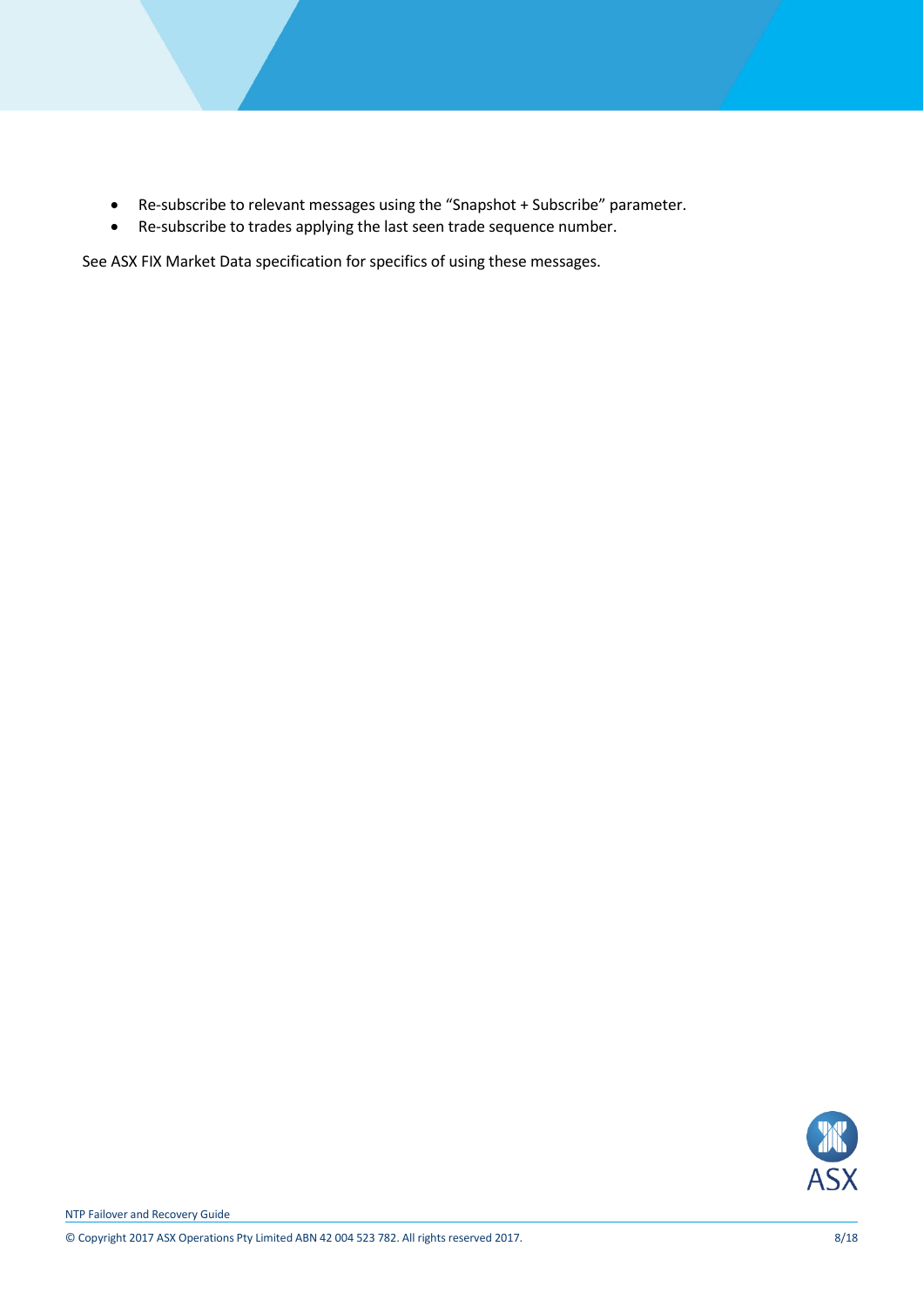# <span id="page-8-0"></span>**4. ASX Market Data Protocol Gateways (MDP)**

Each user will be permissioned to obtain market data for the New Trading Platform from the primary and/or disaster recovery sites. Primary site MDP gateways are located in the ALC. Disaster recovery site MDP gateways are located at the ASX Disaster Recovery site.

There is no replication between the MDP gateways. The MDP gateway model is designed to support intra-day connection and offers services to allow customers to establish the current market position through a combination of snapshot and message recovery and real-time feeds. Further details are provided in the ASX Market Data Protocol Specification.

# <span id="page-8-1"></span>4.1. Redundant Concurrent Connections

Customers are advised to subscribe to both multicast feeds for a given site. The next expected sequence message is to be processed, with duplicates ignored. If a gap in sequence is detected, utilise the Blink service to fill in gap. In the event of a large gap, it may more efficient to re-establish the market picture by utilising Glance to get a snapshot of the current market.

# <span id="page-8-2"></span>4.2. Primary and Secondary Gateway failure

If both feeds for both sites are unavailable, participants will be unable to receive MDP market data from the New Trading Platform.

### <span id="page-8-3"></span>4.3. Recovery

ASX will attempt, where circumstances permit, to recover primary MDP gateways before secondary MDP gateways. ASX recommends that, on recovery, participants:

- Establish a real time connection and buffer, but not apply, messages.
- Glance to obtain a known order book state.
- Apply previously stored real-time messages until the current position is established (when the buffer is exhausted).
- If a gap exists between the last sequence number of the Glance snapshot and the first multicast sequence number issue a Blink request to request missing data.

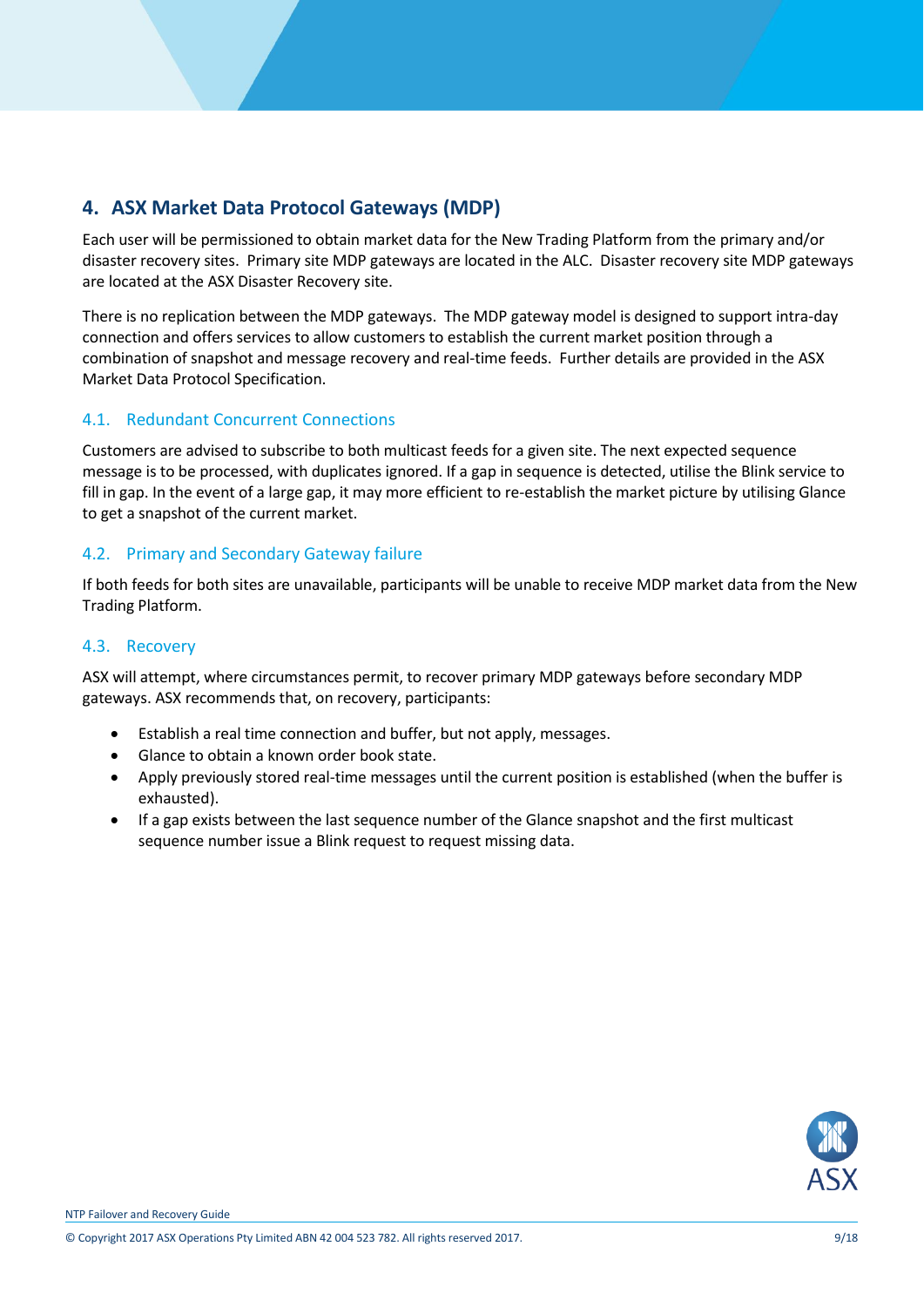# <span id="page-9-0"></span>**5. ASX FIX Drop Copy Data Gateways (primary/secondary service)**

Each user will be permissioned to obtain drop copy information from the New Trading Platform via one or primary and secondary FIX Market Drop Copy (FIX DC) gateways.

Primary FIX DC gateways are located in the ALC. Secondary FIX DC gateways are located at the ASX Disaster Recovery site.

# <span id="page-9-1"></span>5.1. Primary Gateway Failure

In the case of an unexpected disconnection from a primary FIX DC gateway, participants should attempt to reconnect to the same primary FIX DC gateway a maximum of 3 times with a gap of at least 5 seconds between each attempt. If the 3 re-attempts are unsuccessful, participants should attempt to connect to their secondary FIX DC gateways. Note that when connecting to the secondary server NextExpectedMsgSeqNum (789) **must** be specified on the Logon (A) message. See the FIX Drop Copy guide for more details.

Connection attempts to the secondary FIX DC gateway should also be attempted a maximum of 3 times with a gap of at least 5 seconds between each attempt.

If connectivity cannot be re-established within 6 connection attempts (3 per gateway), CTS should be contacted for guidance.

# <span id="page-9-2"></span>5.2. Reconnection

If the underlying reason for needing to reconnect to the FIX gateway does not include a matching engine failure, the mechanism for reconnection follows normal FIX connection and message recovery procedures.

These are described in the FIX protocol documents and ASX specific usage highlighted in the ASX FIX Drop Copy specification.

These can be summarised as normal recovery mechanism: each side inspects the incoming MsgSeqNum (34) tag and requests any messages it has not seen. Each side must be able to resend messages the other requests. Alternatively, the initiator specifies NextExpectedMsgSeqNum (789) and the receiver checks against the last message it has sent and automatically resends missing messages.

# <span id="page-9-3"></span>5.3. Primary and Secondary Gateway failure

If both primary and secondary FIX DC gateways are unavailable, participants will be unable to receive drop copy information from the New Trading Platform.

Such circumstances are likely to be indicative of a significant issue and may require ASX may undertake to take remedial technical and market control actions. Any such actions, and progress on resolution of the issue will be communicated via the ASX incident management process.

#### <span id="page-9-4"></span>5.4. Recovery

ASX will attempt, where circumstances permit, to recover primary FIX DC gateways before secondary FIX DC gateways. The circumstances of any particular incident may allow recovery with FIX sequence numbers being



NTP Failover and Recovery Guide

© Copyright 2017 ASX Operations Pty Limited ABN 42 004 523 782. All rights reserved 2017. 10/18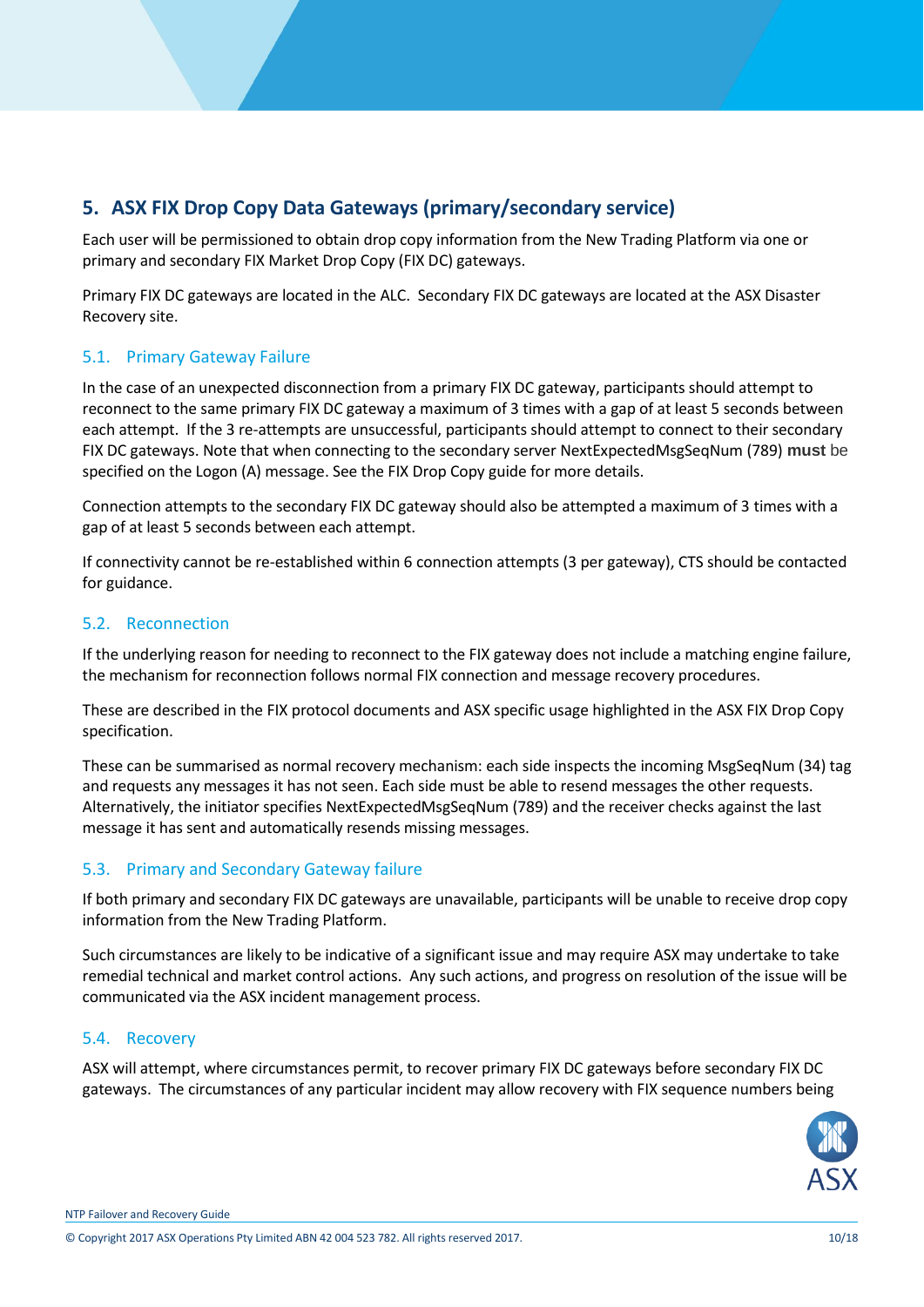maintained or alternatively result in a sequence number reset to 1. ASX will communicate how the recovery will impact sequence numbering prior to reconnection.

ASX recommends that, on recovery, participants follow their normal FIX DC connection process.

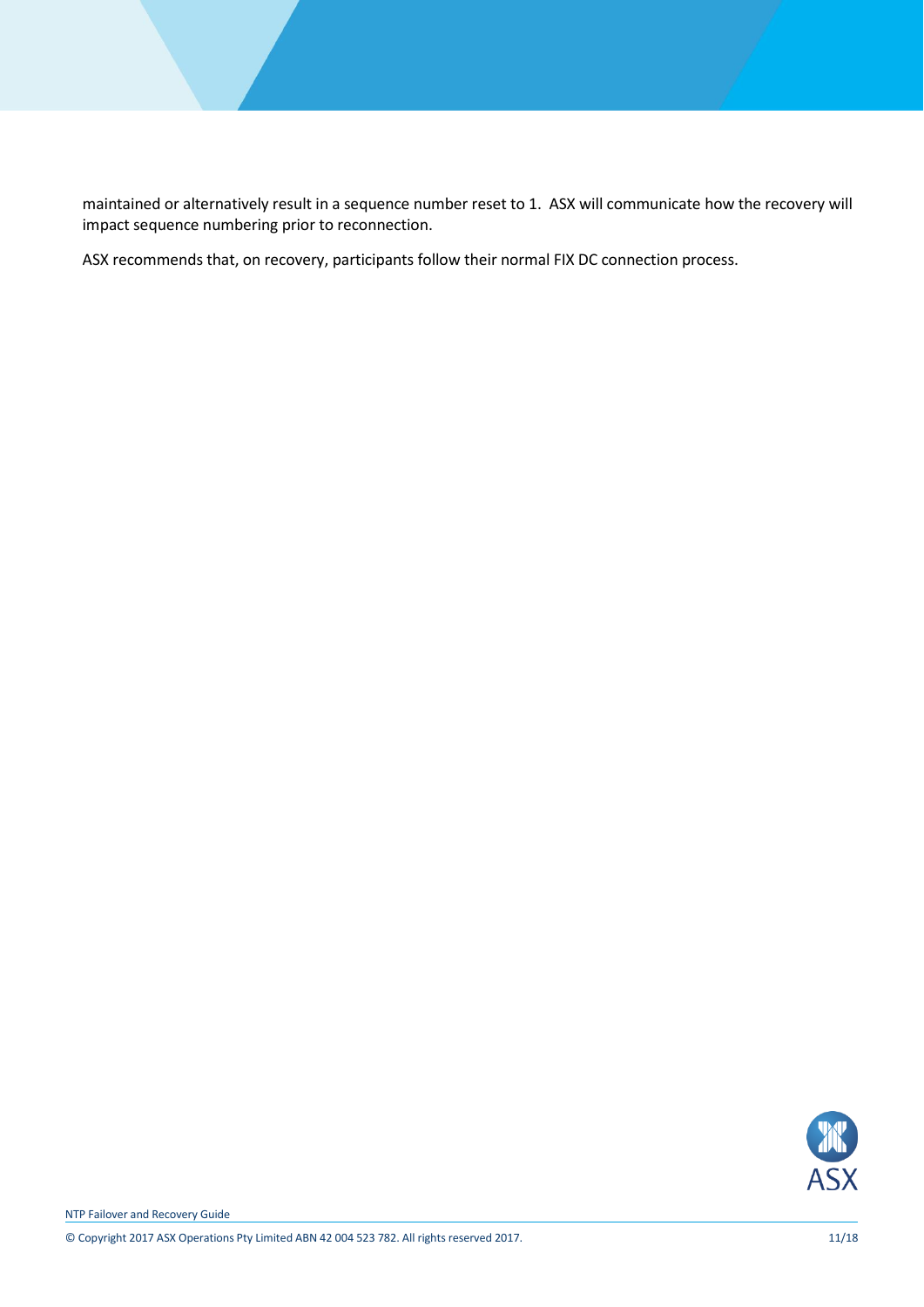# <span id="page-11-0"></span>**6. Other Components**

The New Trading Platform consists of a number of components. The failure model for individual components may vary. The following situations may occur in the event of component failure:

- A temporary increase in message latency, potentially including a brief pause in message flow, as a primary process fails to its secondary.
- A change in session state to a closed trading status that will prevent order entry.

ASX may undertake various remedial technical and market control actions as the circumstances of the incident require. Any such actions, and progress on resolution of the issue will be communicated via the ASX incident management process.

#### <span id="page-11-1"></span>6.1. Primary Matching Engine Failure

ASX operates synchronous hot standby matching engines in the primary site and asynchronous warm standby (emergency) matching engine in the disaster recovery site.

In the event of the failure of a primary matching engine, the hot standby matching engine will be automatically promoted to primary status.

#### <span id="page-11-2"></span>*6.1.1. FIX Order Entry Gateways*

There are three possible outcomes to messages sent to the FIX server during a matching engine failover:

- 1. A response is sent after a higher than normal delay increased latency.
- 2. A reject is sent.
- 3. No response is sent.

Rejects are sent to the following messages:

| <b>Message</b>                   | <b>Reject message type and key fields</b>                                                                                                               |
|----------------------------------|---------------------------------------------------------------------------------------------------------------------------------------------------------|
| NewOrderSingle (D)               | 35=8 39=8 150=8 103=0 58=Running servers are not yet active for<br>partition <matchingengine1></matchingengine1>                                        |
| OrderCancelRequest (F)           | 35=9 39= <current order="" status=""> 102=2 58=Running servers are not yet<br/>active for partition <matchingengine1></matchingengine1></current>       |
| OrderCancelReplaceRequest<br>(G) | 35=9 39= <current order="" status=""> 102=2 58=Running servers are not yet<br/>active for <partition matchingengine1=""></partition></current>          |
| QuoteRequest (R)                 | 35=AG 35=9 39= <current order="" status=""> 102=2 58=Running servers are<br/>not yet active for partition <matchingengine1></matchingengine1></current> |

In the event of no response being sent to a message, the client can resend the message with PossResend=true (97=Y). Additional validation will be performed to avoid duplicates being created.

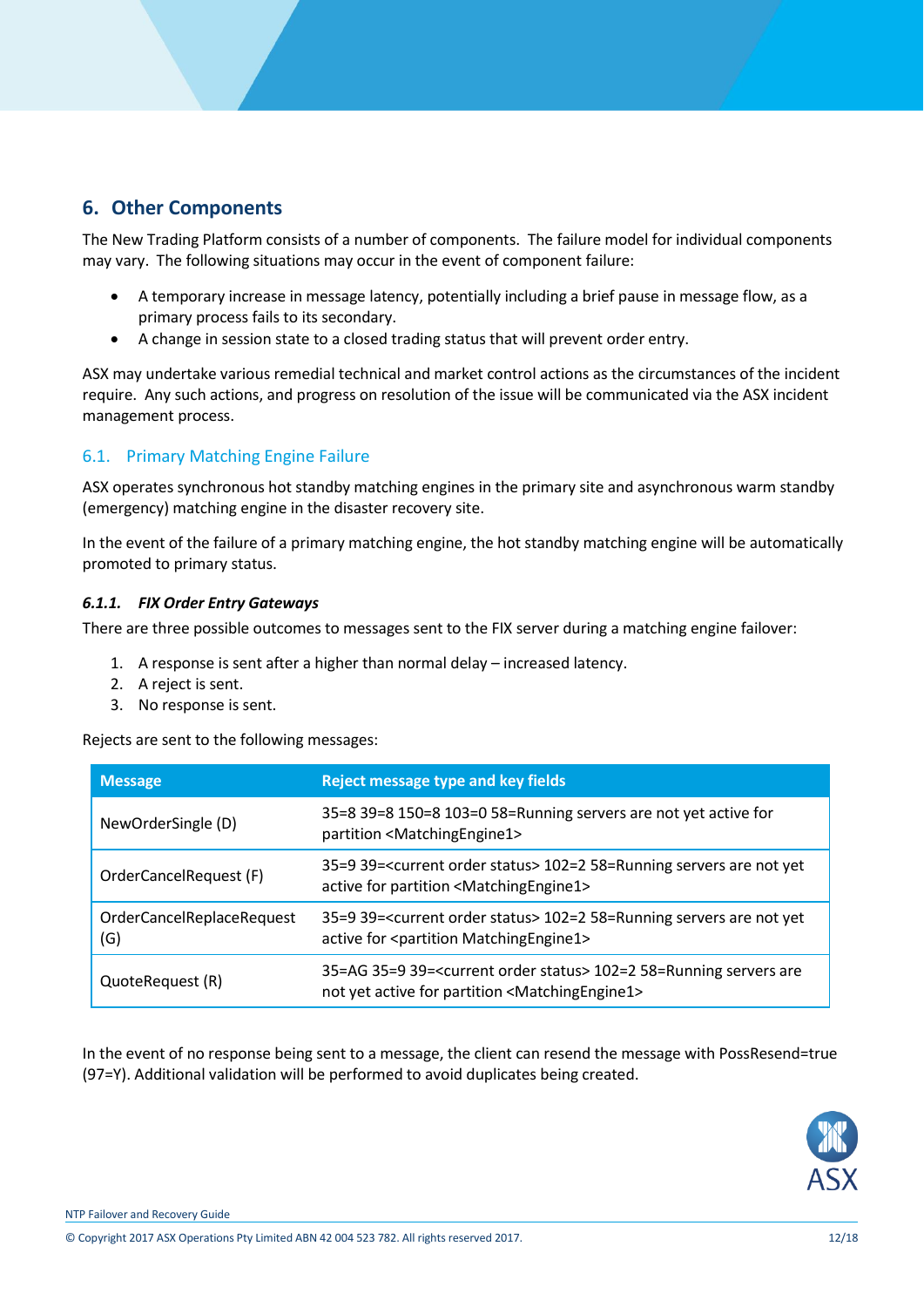# <span id="page-12-0"></span>6.2. Double Matching Engine failure

In the event of a double failure where the promoted hot standby matching engine fails, the emergency matching engine will be promoted. Due to the asynchronous replication of the Primary and Emergency matching engines, there can be circumstances where messages in flight at the time of failover may not be known by the emergency ME. The matching engine notifies all gateways of its current positions and the gateways take remedial action as described below.

As the emergency matching engine is brought on line, order books will be placed in a halted state and transition through the relevant states to move them to open, depending on the state they were at the point of the matching engine failure. For example, an order book that is open may go to closed, maintenance, and then preopen. These state changes may happen in close succession. Any actions that would typically happen during these states would be taken out at that point. For example, expired orders in an order book are cleared during the close state. In addition, orders in any multi-leg order books, e.g. spreads, will be cancelled as a result of the leg order books being placed in halt.

#### <span id="page-12-1"></span>*6.2.1. FIX Order Entry gateways*

All orders and quotes that the gateway has processed but that were not received by the emergency matching engine before it was promoted **will be cancelled**. Any necessary adjustments to trades will be notified separately by ASX.

Orders processed by the FIX server will be cancelled, if:

- The order was modified, but the modification was not replicated to the emergency matching engine.
- The order was partially or fully filled, but the trade was not replicated to the emergency matching engine.
- The order is a Shared Order Group (SOG) order with one or more FIX users in the SOG group and one of the above actions has occurred.

SOG orders are cancelled by the FIX servers using one of the users in the SOG. This may result in a change of the Party Role of Entering Trader (452=36) to a different user than the one that last touched the order.

To communicate these changes, the following table details the message type and key fields sent for each scenario.

| <b>Scenario</b>                                                                                       | <b>Messages sent (key fields only)</b>                                                                              |
|-------------------------------------------------------------------------------------------------------|---------------------------------------------------------------------------------------------------------------------|
| New Order placed on original ME, not received by<br>emergency ME.                                     | $35=8$ 39=4 150=4 58=Order is CANCELED due to<br>ReverseHandling for ME partition <partition number=""></partition> |
| Emergency matching engine knows of original<br>order, but not the amendment message sent by<br>client | $35=8$ 39=4 150=4                                                                                                   |
| Emergency matching engine knows of original<br>order, but not the trade message sent to the client    | $35=8$ 39=4 150=4                                                                                                   |



© Copyright 2017 ASX Operations Pty Limited ABN 42 004 523 782. All rights reserved 2017. 13/18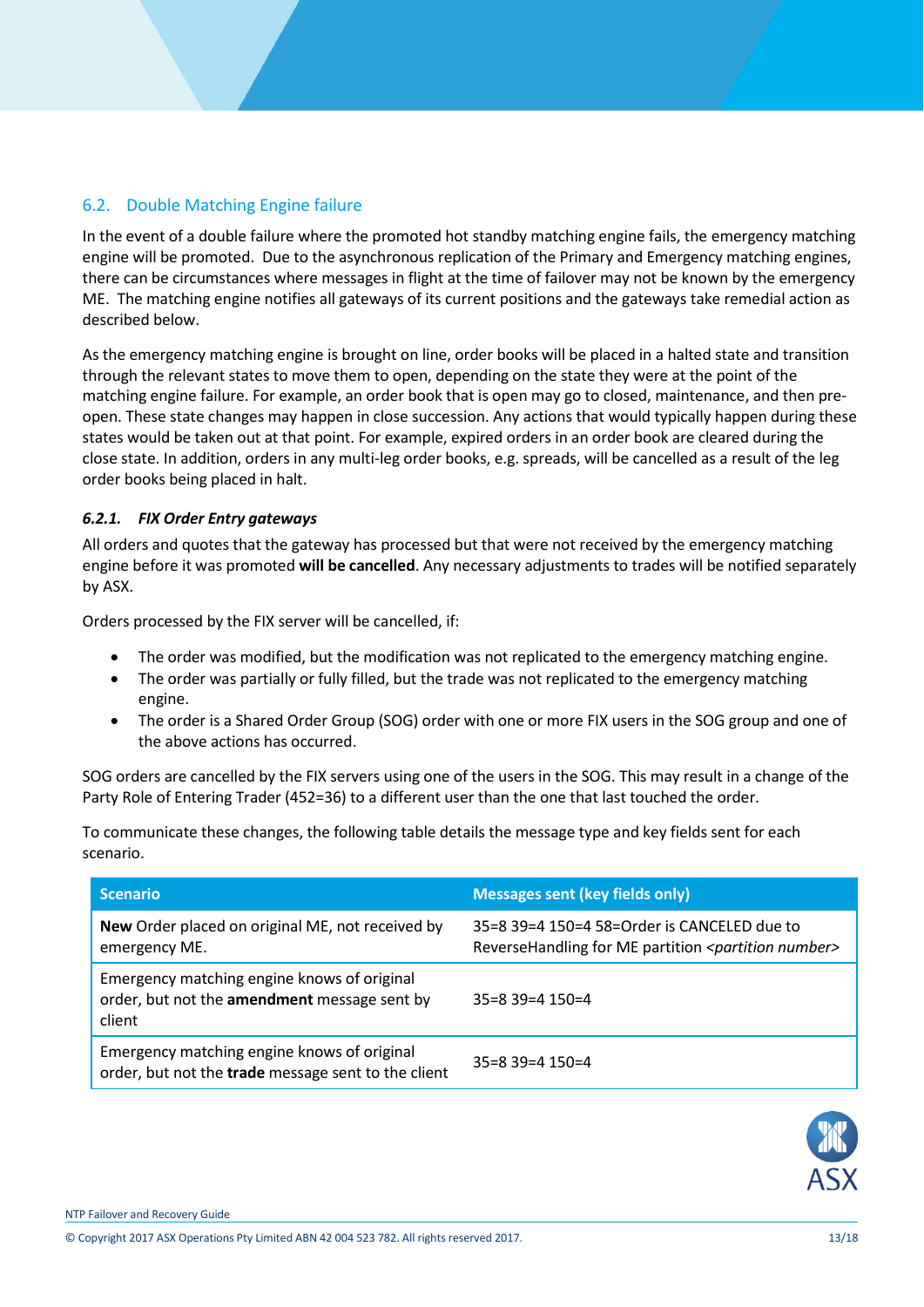Emergency matching engine knows of original order, but not the **cancellation** message sent by client

35=8 39=4 150=4

Emergency matching engine knows of original order, but not the **fill** sent by ME

# <span id="page-13-0"></span>*6.2.2. FIX Market Data Gateways*

All FIX MD gateways will automatically shut down and be restarted by ASX. All FIX sessions will disconnect during the shutdown when the emergency Matching Engine (ME) is promoted. Until the emergency ME is promoted, messages may be received, even if the primary ME is down or not fully operational. When the gateway has restarted, participants should follow their normal connection procedure and establish a current view of market data.

#### <span id="page-13-1"></span>*6.2.3. ASX Market Data Protocol Gateways*

All ASX Market Data Protocol services (multicast, Glance and Blink) will be shut down and restarted. A new session ID will be established on start up.

Packets on the ASX MDP multicast will contain a new session ID. This indicates the ITCH client should re-establish a new market picture utilising Glance and verify the sequence number in the login accept packet against the current MoldUDP64 session sequence number.

ASX recommends that, on recovery, participants:

- Establish a real time connection and buffer, but not apply, messages.
- Glance to obtain a known order book state.
- Apply previously stored real-time messages until the current position is established (when the buffer is exhausted).
- If a gap exists between the last sequence number of the Glance snapshot and the first multicast sequence number issue a Blink request to request missing data.

#### <span id="page-13-2"></span>*6.2.4. FIX Drop Copy Gateways*

The FIX DC gateways will issue cancellation messages for all orders and quotes that the gateway has processed but that were not received by emergency matching engine before it was promoted. Any necessary adjustments to trades will be notified separately by ASX. To communicate these changes the following table details the messages type and key fields sent for each scenario.

| l Scenario                                  | Messages sent; key fields only                                     |
|---------------------------------------------|--------------------------------------------------------------------|
| <b>New Order placed on original ME, not</b> | 35=8 39=4 150=4 58=Order is CANCELED due to                        |
| received by emergency ME.                   | ReverseHandling for ME partition <partition number=""></partition> |

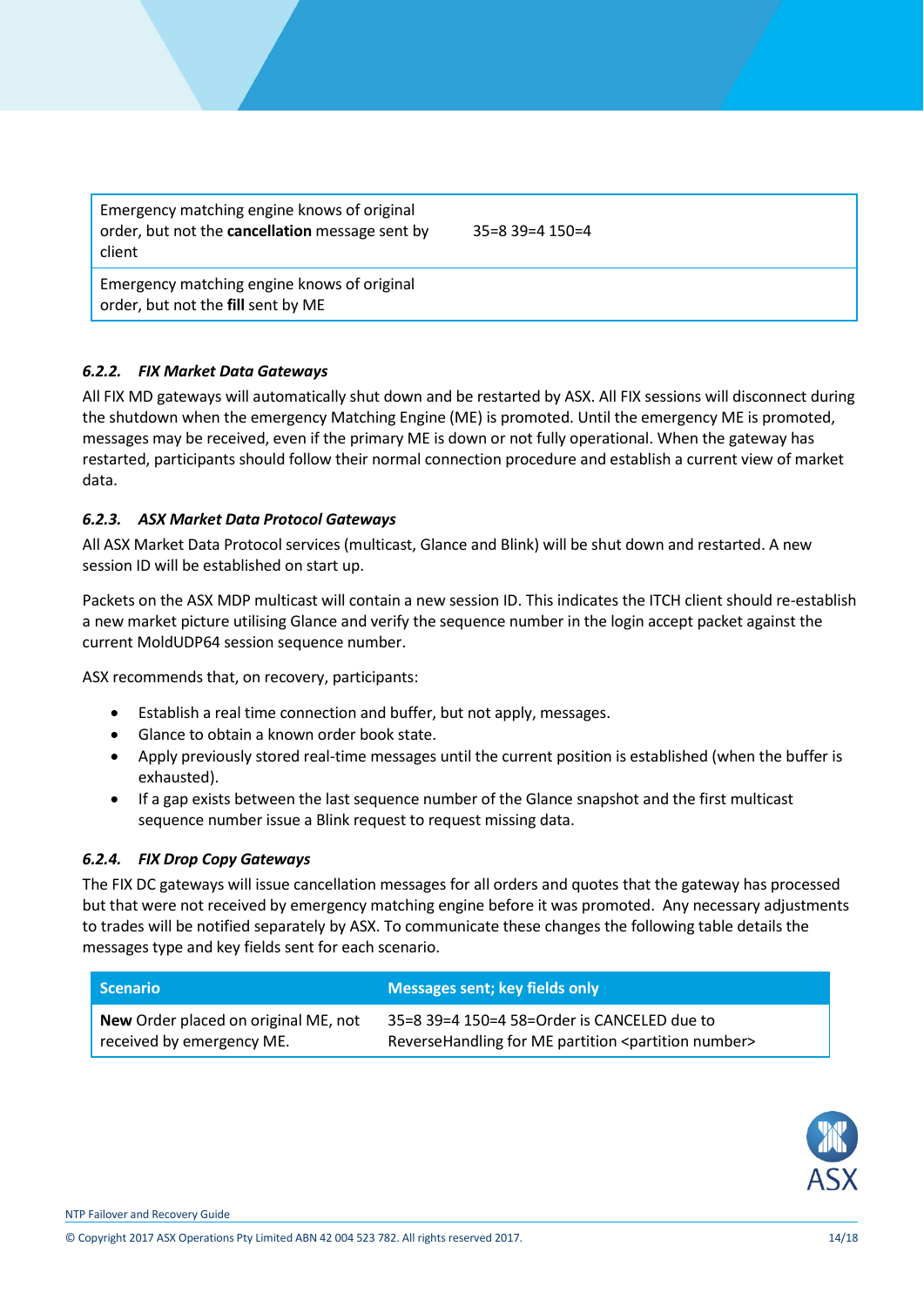| <b>Scenario</b>                                                                                          | <b>Messages sent; key fields only</b>                                                                                                                                                                                                              |
|----------------------------------------------------------------------------------------------------------|----------------------------------------------------------------------------------------------------------------------------------------------------------------------------------------------------------------------------------------------------|
| Emergency matching engine knows of<br>original order, but not the amendment<br>message sent by client    | 35=8 39= <order status=""> 150=D 378=8 58=Order is RESTATED<br/>due to ReverseHandling for ME partition <partition number=""><br/>If order entered or disseminated by FIX Order entry Gateway<br/><math>35=8</math> 39=4 150=4</partition></order> |
| Emergency matching engine knows of<br>original order, but not the trade<br>message sent to the client    | 35=8 39= <order status=""> 150=D 378=8 58=Order is RESTATED<br/>due to ReverseHandling for ME partition <partition number=""><br/>If order entered or disseminated by FIX Order entry Gateway<br/><math>35=8</math> 39=4 150=4</partition></order> |
| Emergency matching engine knows of<br>original order, but not the cancellation<br>message sent by client | 35=8 39= <order status=""> 150=D 378=8 58=Order is RESTATED<br/>due to ReverseHandling for ME partition <partition number=""><br/>If order entered or disseminated by FIX Order entry Gateway<br/><math>35=8</math> 39=4 150=4</partition></order> |
| Emergency matching engine knows of<br>original order, but not the fill sent by<br><b>ME</b>              | 35=8 39= <order status=""> 150=D 378=8 58=Order is RESTATED<br/>due to ReverseHandling for ME partition <partition number=""><br/>If order entered or disseminated by FIX Order entry Gateway<br/><math>35=8</math> 39=4 150=4</partition></order> |

#### <span id="page-14-0"></span>*6.2.5. Recovery*

ASX recommends that, on recovery, participants undertake:

- Reconcile their view of the order book with the ASX view by using the OrderMassStatusRequest (AF) message to return all active orders. This is sent on a FIX Order Entry connection.
- Reconcile their view of trades with that of the ASX by performing a TradeCaptureReportRequest (AD) message to return trades. This is sent on a FIX Drop Copy connection.

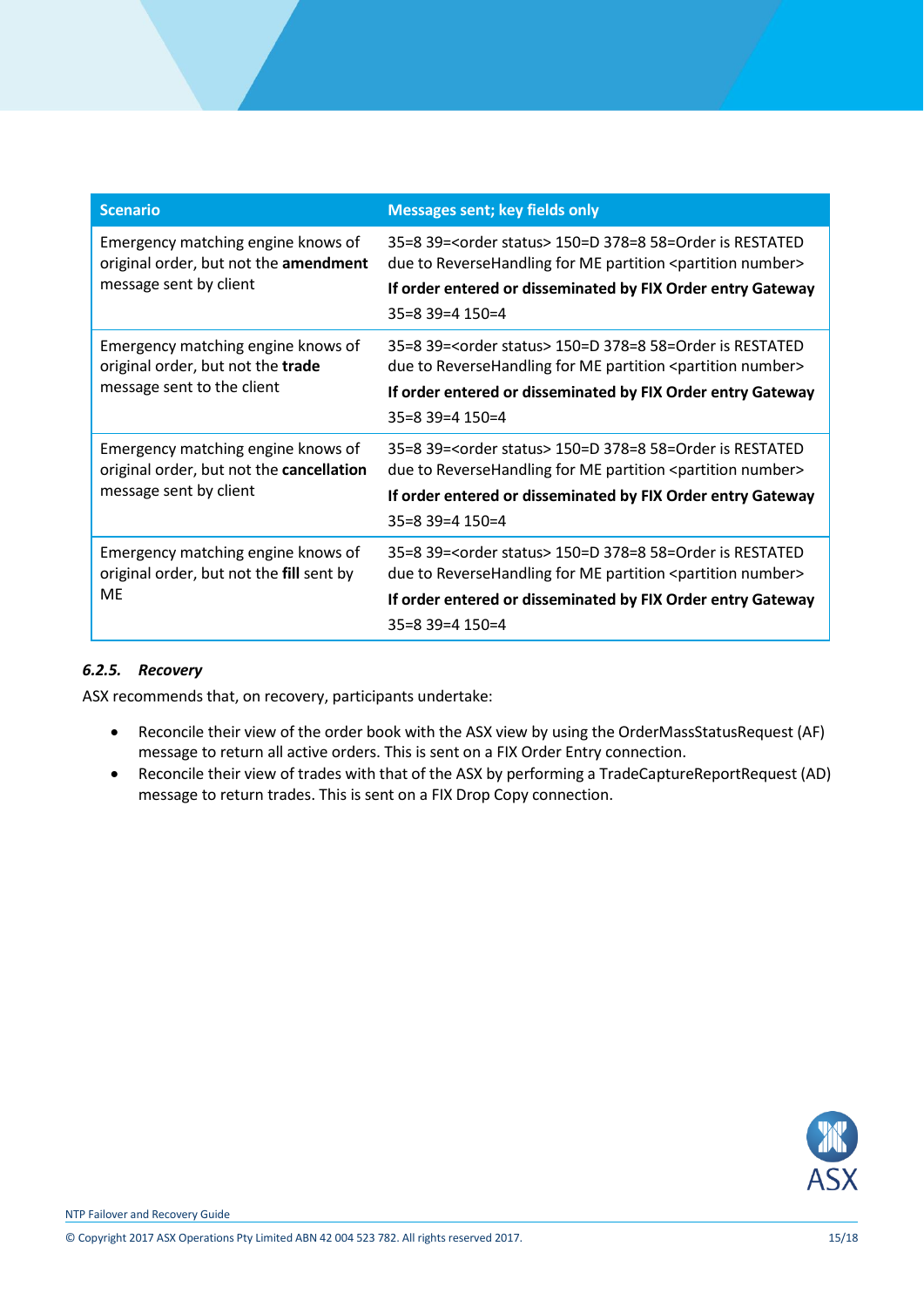# <span id="page-15-0"></span>**7. Loss of Primary Site**

The New Trading Platform Disaster Recovery site operates in asynchronous warm standby mode.

In the event of total loss of the primary site, ASX will activate the ASX Disaster Recovery site. Communication about the open and pre-open times will be advised.

Once the disaster recovery site is active, ASX will request participants connect to their designated gateways at the Disaster Recovery site.

FIX sequence numbers will not be reset but may have changed if messages have been lost.

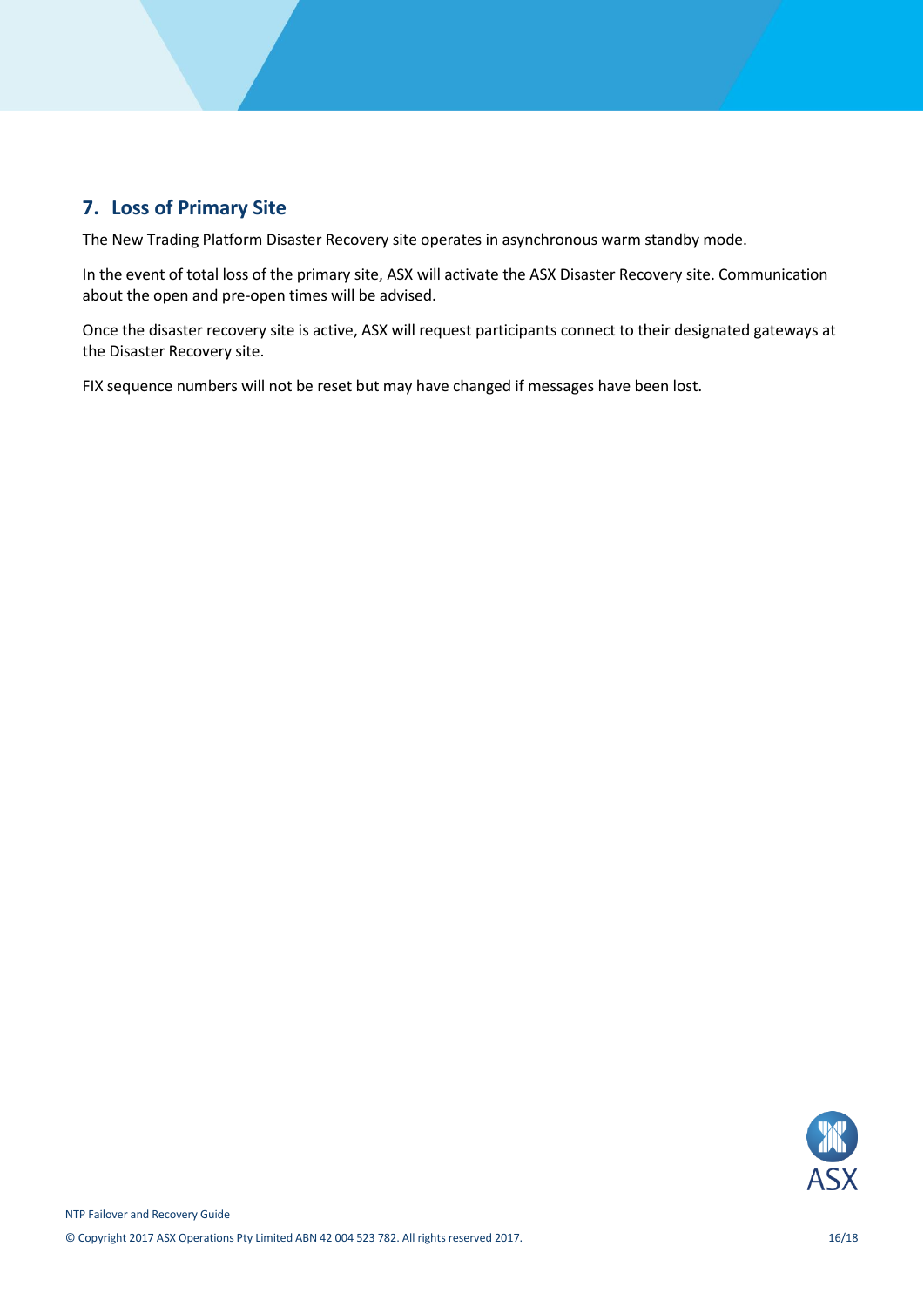# <span id="page-16-0"></span>**8. Customer Infrastructure Failure**

Please note that User IDs are Customer site specific. Participants are advised that in order to achieve full redundancy in the event of a failure of their connecting infrastructure (primary), a second set of users is required to connect to the ASX NTP Gateways for both Order Entry and Market Data Protocols.

Shared Order Group (SOG) functionality can be used here to ensure that working orders can be acted upon in the event of Customer site or Customer equipment failure. This requires both sets of users to be part of the same Shared Order Group.